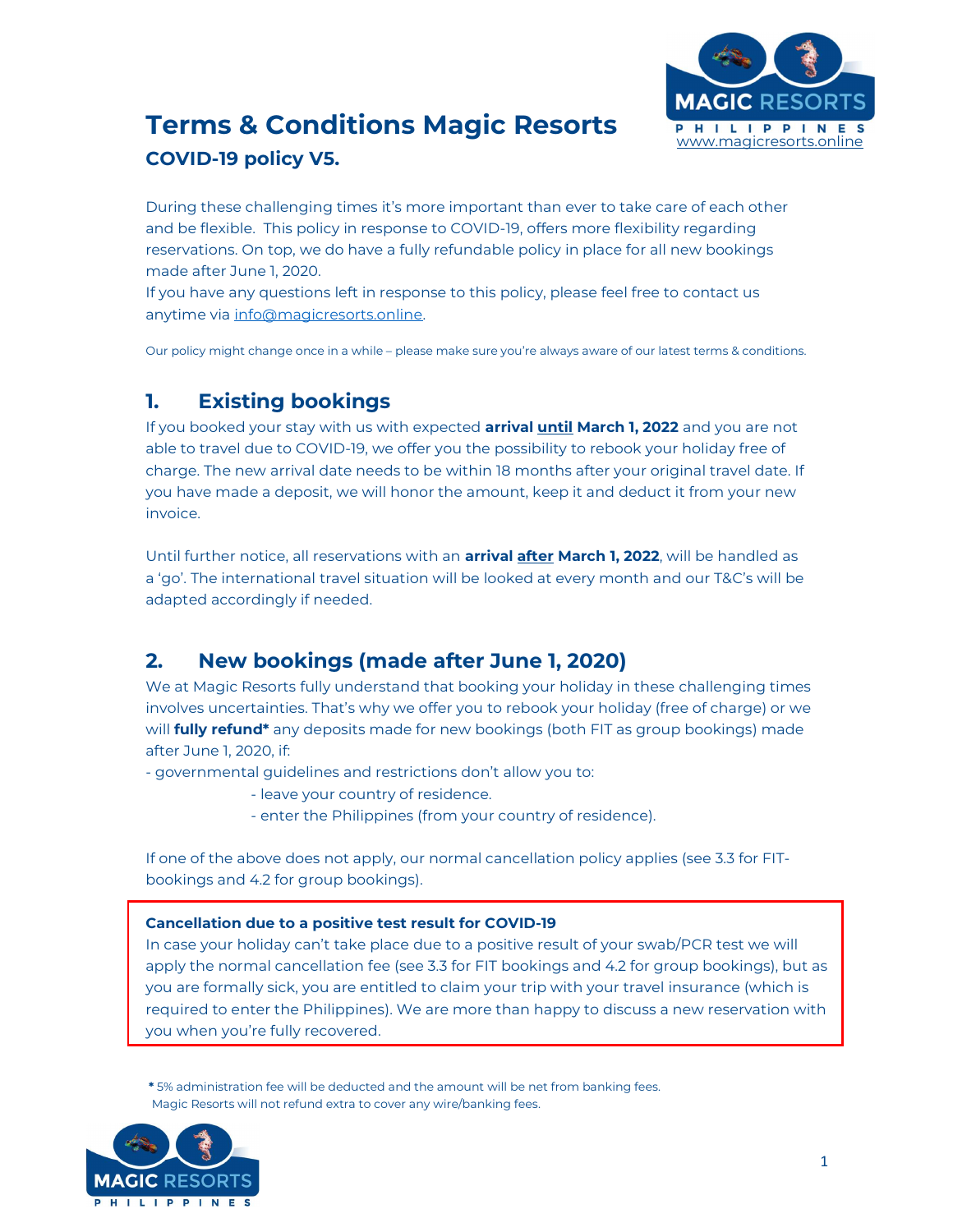## 3. General terms FIT-bookings

All reservations with 1 to 3 rooms are considered as a FIT-booking.

#### 3.1. Holding rooms in option

For an individual/FIT-booking you can put a room in option for 1 week. If we don't receive confirmation within 1 week, the option will be removed. If you need more time, the option can be extended week by week, just keep us informed.

#### 3.2. Confirmed bookings

After you confirm a booking, we will send you the invoice with all the booking details:

- Within 1 month after the official booking date we require a down payment of 20% of the total amount of the invoice. If a down payment is not received on time, the room is not secured and can be sold to others. Please see the official booking date at the top right in the invoice. For B2B relations, down payments for FIT-bookings may be waived in case the waiver has been signed.
- Within 1 month before arrival, the remaining balance needs to be paid. Any downgrades of a booked package from this moment on, will be handled and processed as a cancellation, based on the cancellation policy below (3.1. Cancellation policy).

#### 3.3 Cancellation policy

We understand that there are always reasons to cancel a booking. We do have exceptions in place due to COVID-19, please refer to chapter 2 for these exceptions. If one of these exception does not apply, our cancellation policy applies. We trust you to understand and respect our cancellation policy in any other case outside COVID-19.

#### Cancellation after 4 weeks of official booking date

Cancellation fee will be 20% of the total invoice amount.

Cancellation within 4 weeks before arrival Cancellation fee will be 40% of the total invoice amount.

Cancellation within 3 weeks before arrival Cancellation fee will be 50% of the total invoice amount.

Cancellation within 2 weeks before arrival Cancellation fee will be **75%** of the total invoice amount.

Cancellation within 1 week before arrival Cancellation fee will be the full total invoice amount.

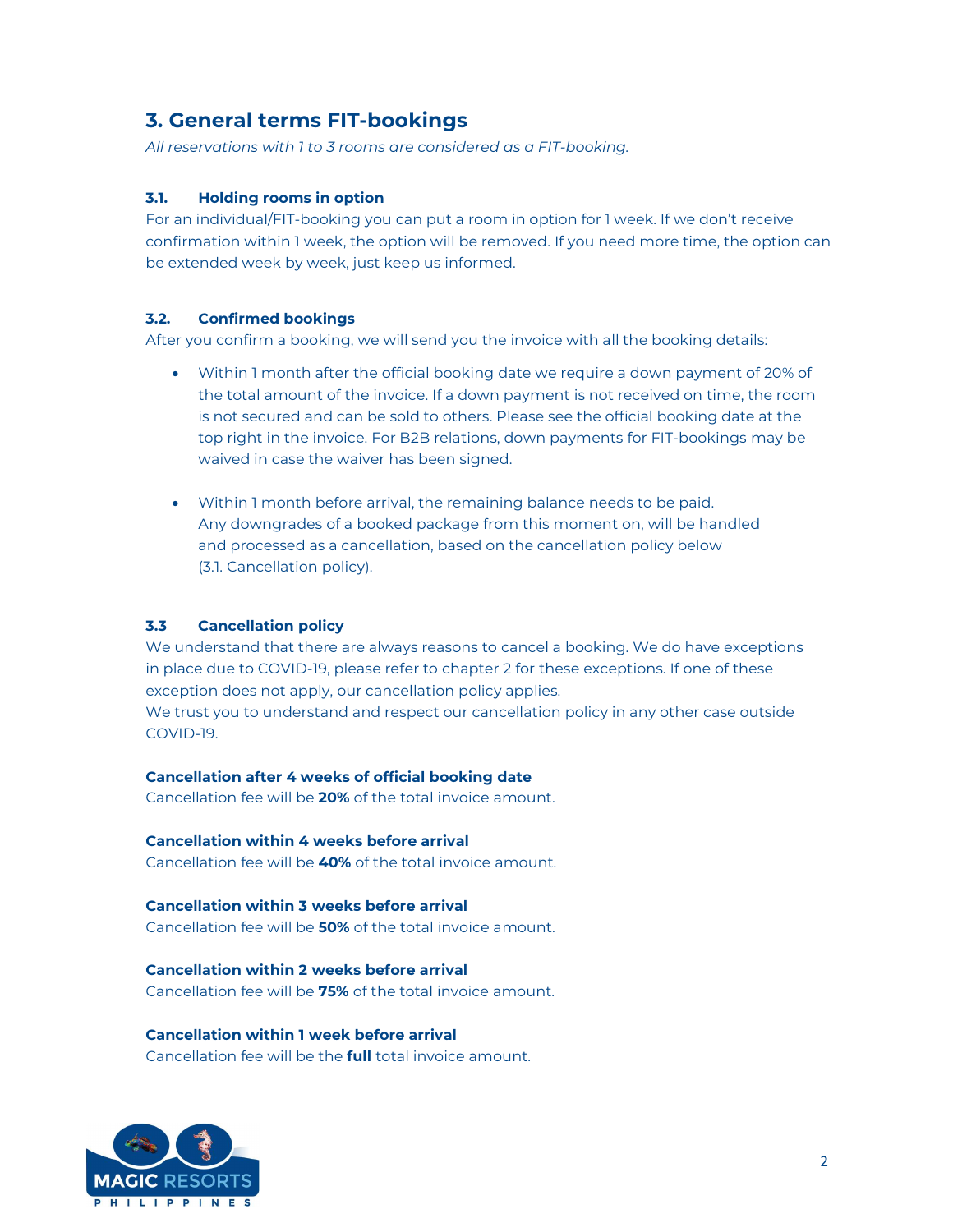### 4. General terms group bookings

All reservations of 3 rooms or more, are considered as a group booking.

#### 4.1. Process and handling of group reservations

We understand that group reservations need time to fill, arrange and finalize. We offer the possibility to block rooms (holding an option) to ensure availability up to 30 months before tentative arrival.

We will keep in contact regularly to see what the status of the reservation is. Depending on the situation, we may release rooms or "take" a room in case there is a serious request received by the booking's office, however this will always be discussed with the party who has placed the option.

Every group is different, but in any case, we assume you understand and respect the following terms & conditions before you place a group reservation.

#### Please note…

- If payments are not received on time, rooms are not secured and may be sold to others - All the payments made, are non-refundable and part of the cancelation policy, except if the reservation needs to be cancelled due to COVID-19 (please refer to chapter 2). - If the final number of guests or the invoice amount is lower than expected, the amounts that have already been paid will be settled with the final/following payment.

#### 4.1.1 Long-term reservations

A reservation that is made between 30 – 12 months before arrival, is considered a long-term reservation. For these reservations, the following terms & conditions apply:

Within 18 months before arrival, we can put rooms in option for max. 2 months. If we don't receive confirmation within 2 months the option will be removed.

1. An option can be placed within 30 months before tentative arrival.

2. After the package is agreed upon, we set up a pro forma/tentative invoice, based on the number of expected guests and/or rooms. To secure the rooms, we ask a 10% down payment of the invoice amount, within 1 month after the pro forma/invoice is sent.

3. 12 months before the arrival date we'll ask for an update and a  $2^{nd}$  payment of 15% of the total invoice amount.

4. 6 months before arrival, we make the final invoice based on the confirmed number of pax and the cancellation policy applies (2.2. Cancellation policy). Within 1 month after sending this confirmed invoice, a 3<sup>rd</sup> payment of 30% will be required.

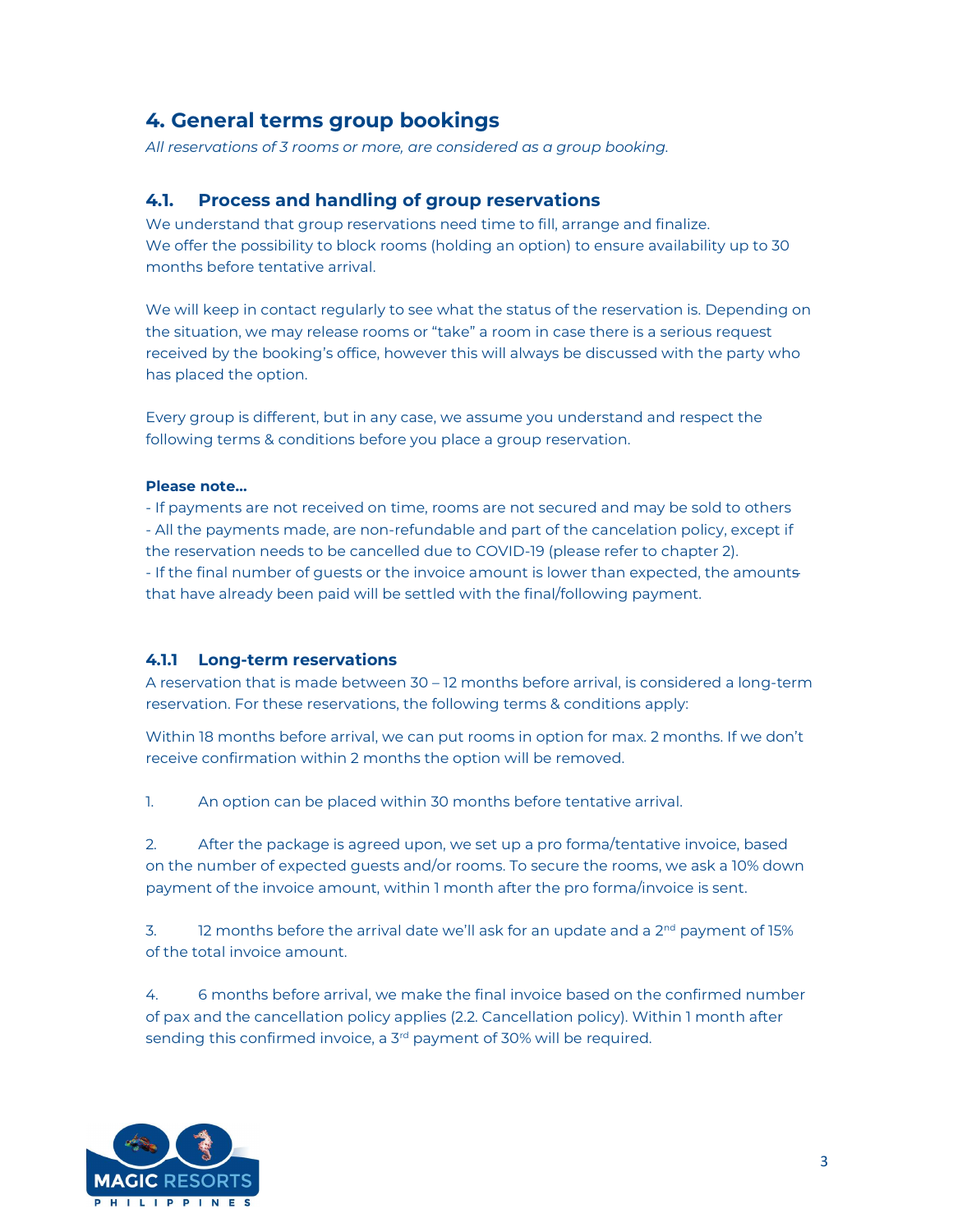- At this time, the first details will be asked, such as names, rooming list and flight details. - After sending the confirmed invoice, any unsold rooms will be released. Depending on the situation and on request, we will keep 1 or 2 rooms in option, so you are able to keep selling, if you wish.

5. 1 month before arrival, the remaining balance needs to be paid. Any lacking information (rooming lists and arrival/departure details) needs to be provided as well.

Downgrading of number of pax or packages will from now on be handled and processed as a cancellation, based on the cancellation policy below (2.2. Cancellation policy).

#### 4.1.2. Short-term reservations

A reservation made between 12 – 6 months before arrival is considered as a short-term reservation. For these reservations the following terms & conditions apply:

Within 12 months before arrival, we can put rooms in option for max. 1 month. If we don't receive confirmation within 1 month the option will be removed.

1. After the package is agreed upon, we set up a pro forma/tentative invoice, based on the number of expected guests and/or rooms. To secure the rooms, we ask a 25% down payment of the invoice amount, within 1 month after the pro forma/invoice is sent.

2. 6 months before arrival, we make the final invoice based on the confirmed number of pax and the cancellation policy applies (2.2. Cancellation policy). Within 1 month after sending this confirmed invoice, a  $3<sup>rd</sup>$  payment of 30% will be required.

- At this time, the first details will be asked, such as names, rooming list and flight details. - After sending the confirmed invoice, any unsold rooms will be released. Depending on the situation and on request, we will keep 1 or 2 rooms in option, so you are able to keep selling, if you wish.

3. 1 month before arrival, the remaining balance needs to be paid. Any lacking information (rooming lists and arrival/departure details) needs to be provided as well.

Downgrading of number of pax or packages will from now on be handled and processed as a cancellation, based on the cancellation policy below (2.2. Cancellation policy).

#### 4.1.3. Last-minute group reservations

A group reservation made within 6 months before arrival is considered as a "last-minute" group reservation. For these reservations the following terms & conditions apply.